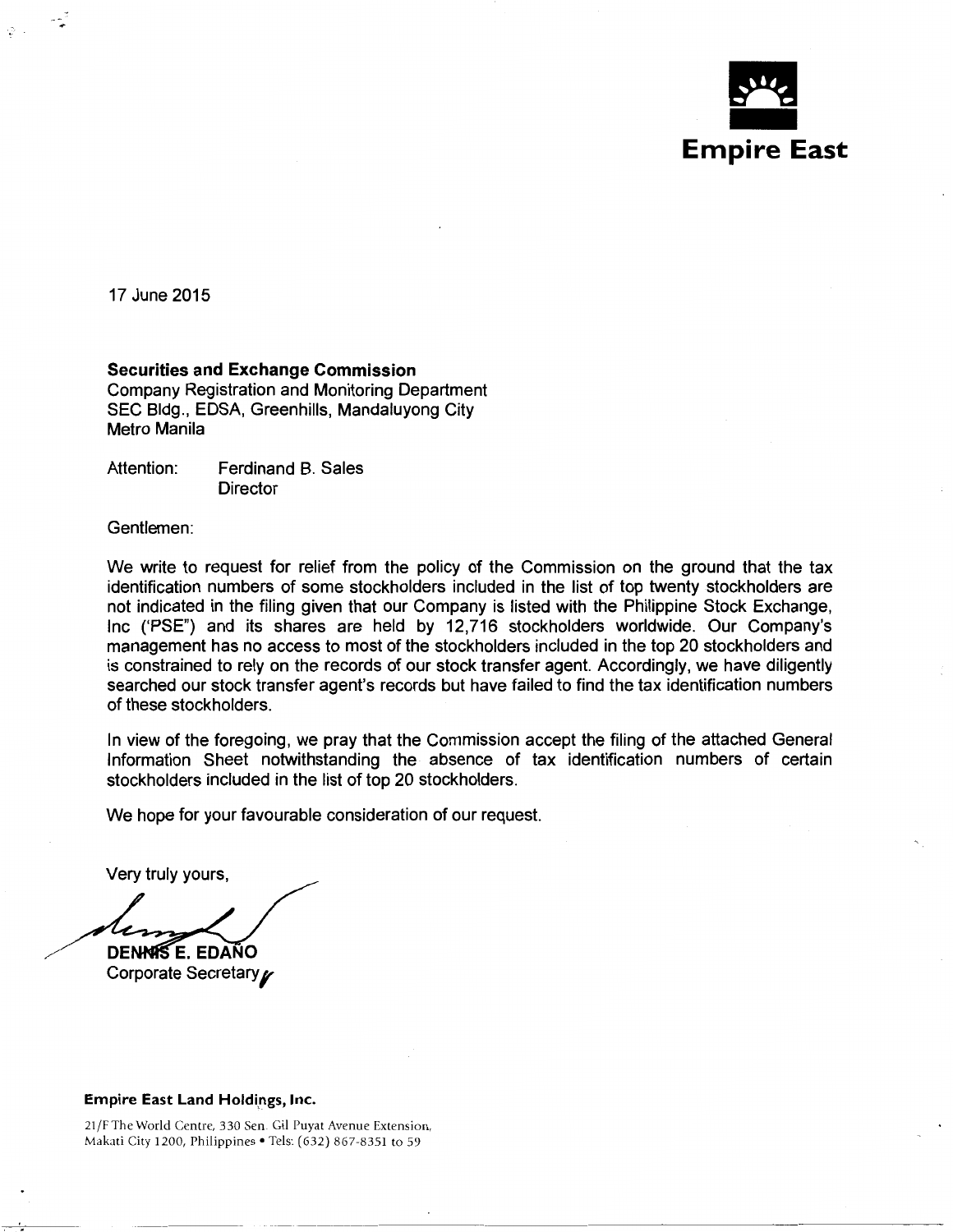

# CERTIFICATION

I, DENNIS E. EDAÑO, of legal age, Filipino, with office address at 24<sup>th</sup> Floor, The World Centre, 330 Sen. Gil Puyat Avenue, Makati City, having been sworn in accordance with law, do hereby state that:

I am the Corporate Secretary of EMPIRE EAST LAND HOLDINGS, INC.  $\mathbf{1}$ . (the "Corporation"), a corporation duly organized and existing under Philippine laws, with office address at 21<sup>st</sup> Floor, The World Centre, 330 Sen. Gil Puyat Avenue, Makati City.

I hereby certify that the compact disc accompanying the General  $2.$ Information Sheet of the Corporation filed with the Securities and Exchange Commission on the date hereunder contains the exact data in the hard copies of the General Information Sheet.

IN WITNESS WHEREOF, I have hereunto set my hand the UN 2 4203 2015 at SF M Sing Philippines.

DENNIS E. EDAÑO Corporate Secretary

**JUN 2 4 2015** 

SUBSCRIBIND OF DEVENIL 40 before me this dav of City, Philippines, affiant exhibiting to me his Tax 2015 at Identification Number 207-906-709.

Doc No. Page No. Book No. Series of 2015.

**NOTARY PUBLIC** 

Notary Public a the C 'n Until Dec anber 31. PTR No. 3030316 / Jac. 05. 2015 IBP No. 962585/Roll No. 43135 5th Floor Grand Residences 1415 M. Adrian MCLE No.  $We can be$  $013$ Legis Forum/Appointment # NP-128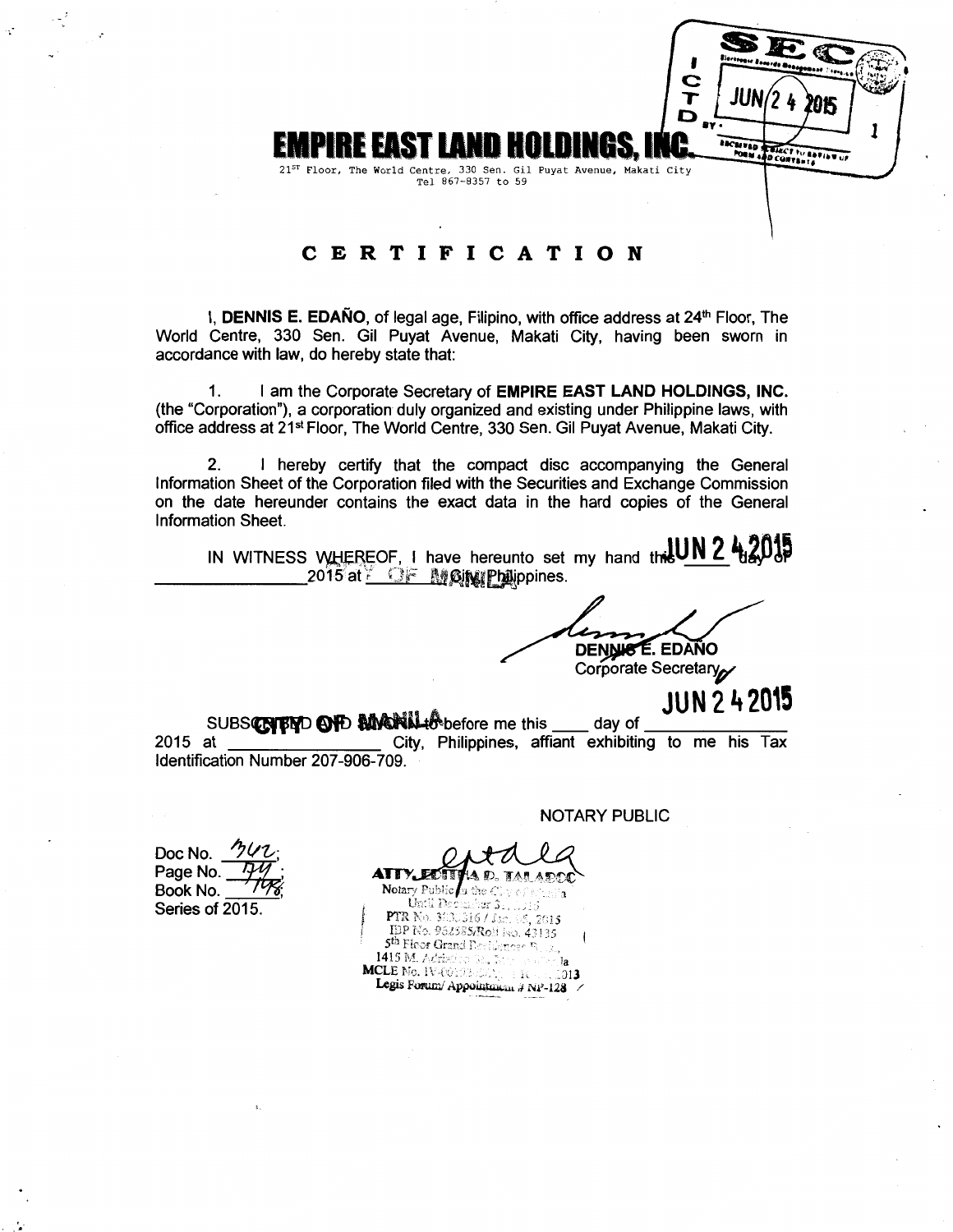|                                                                                                                                                                                                                                                                                                                                                                                                                                                                                                                                                                                                                                                                                                                                                                                                                                                                                                                                                                                                                                                                                                                                                                                                                                                                                                                                                                                                                                                                                                                                                                                                                                                                                                                                                                                                                                                                            | <b>GENERAL INFORMATION SHEET (GIS)</b>                                              |                               |                                     |  | artifagif Theorde Wasagebort Fiermar                                                       |  |  |  |  |  |
|----------------------------------------------------------------------------------------------------------------------------------------------------------------------------------------------------------------------------------------------------------------------------------------------------------------------------------------------------------------------------------------------------------------------------------------------------------------------------------------------------------------------------------------------------------------------------------------------------------------------------------------------------------------------------------------------------------------------------------------------------------------------------------------------------------------------------------------------------------------------------------------------------------------------------------------------------------------------------------------------------------------------------------------------------------------------------------------------------------------------------------------------------------------------------------------------------------------------------------------------------------------------------------------------------------------------------------------------------------------------------------------------------------------------------------------------------------------------------------------------------------------------------------------------------------------------------------------------------------------------------------------------------------------------------------------------------------------------------------------------------------------------------------------------------------------------------------------------------------------------------|-------------------------------------------------------------------------------------|-------------------------------|-------------------------------------|--|--------------------------------------------------------------------------------------------|--|--|--|--|--|
| FOR THE YEAR 2015                                                                                                                                                                                                                                                                                                                                                                                                                                                                                                                                                                                                                                                                                                                                                                                                                                                                                                                                                                                                                                                                                                                                                                                                                                                                                                                                                                                                                                                                                                                                                                                                                                                                                                                                                                                                                                                          |                                                                                     |                               |                                     |  |                                                                                            |  |  |  |  |  |
|                                                                                                                                                                                                                                                                                                                                                                                                                                                                                                                                                                                                                                                                                                                                                                                                                                                                                                                                                                                                                                                                                                                                                                                                                                                                                                                                                                                                                                                                                                                                                                                                                                                                                                                                                                                                                                                                            | <b>JUN 2 4 2015</b>                                                                 |                               |                                     |  |                                                                                            |  |  |  |  |  |
| <b>STOCK CORPORATION</b><br>D<br><b>GENERAL INSTRUCTIONS:</b><br>$\mathbf{r}$<br>1. FOR USER CORPORATION: THIS GIS SHOULD BE SUBMITTED WITHIN THIRTY (30) CALENDAR DAYS FROM THE PARTE.<br>STOCKHOLDERS' MEETING. DO NOT LEAVE ANY ITEM BLANK. WRITE "N.A." IF THE INFORMATION REQUIRED IS NOT HARDERS MEETING. THE<br>CORPORATION OR "NONE" IF THE INFORMATION IS NON-EXISTENT. IF THE ANNUAL STOCKHOLDERS' MEETING IS HELD ON A DATE OTHER<br>THAN THAT STATED IN THE BY-LAWS, THE GIS SHALL BE SUBMITTED WITHIN THIRTY (30) CALENDAR DAYS FROM THE ACTUAL DATE OF THE<br>ANNUAL STOCKHOLDERS' MEETING.<br>2. IF NO MEETING IS HELD, THE CORPORATION SHALL SUBMIT THE GIS NOT LATER THAN JANUARY 30 OF THE FOLLOWING YEAR. HOWEVER,<br>SHOULD AN ANNUAL STOCKHOLDERS' MEETING BE HELD THEREAFTER, A NEW GIS SHALL BE SUBMITTED/FILED.<br>3. THIS GIS SHALL BE ACCOMPLISHED IN ENGLISH AND CERTIFIED AND SWORN TO BY THE CORPORATE SECRETARY OF THE CORPORATION.<br>4. THE SEC SHOULD BE TIMELY APPRISED OF RELEVANT CHANGES IN THE SUBMITTED INFORMATION AS THEY ARISE. FOR CHANGES RESULTING<br>FROM ACTIONS THAT AROSE BETWEEN THE ANNUAL MEETINGS, THE CORPORATION SHALL SUBMIT ONLY THE AFFECTED PAGE OF THE GIS<br>THAT RELATES TO THE NEW INFORMATION TOGETHER WITH A COVER LETTER SIGNED BY THE CORPORATE SECRETARY OF THE<br>CORPORATION. THE PAGE OF THE GIS AND COVER LETTER SHALL BE SUBMITTED WITHIN SEVEN (7) DAYS AFTER SUCH CHANGE OCCURRED<br>OR BECAME EFFECTIVE.<br>5. SUBMIT FOUR (4) COPIES OF THE GIS TO THE CENTRAL RECEIVING SECTION, GROUND FLOOR, SEC BLDG., EDSA, MANDALUYONG CITY. ALL<br>COPIES SHALL UNIFORMLY BE ON A4 OR LETTER-SIZED PAPER WITH A STANDARD COVER PAGE. THE PAGES OF ALL COPIES SHALL USE ONLY<br>ONE SIDE. CORPORATIONS SUBMITTING A COPY OF THEIR GIS ONLINE OR VIA INTERNET SHALL SUBMIT ONE (1) HARD COPY OF THE GIS, |                                                                                     |                               |                                     |  |                                                                                            |  |  |  |  |  |
| TOGETHER WITH A CERTIFICATION UNDER OATH BY ITS CORPORATE SECRETARY THAT THE COPY SUBMITTED ONLINE CONTAINS THE EXACT<br>DATA IN THE HARD COPY.<br>6. ONLY THE GIS ACCOMPLISHED IN ACCORDANCE WITH THESE INSTRUCTIONS SHALL BE CONSIDERED AS HAVING BEEN FILED.<br>7. THIS GIS MAY BE USED AS EVIDENCE AGAINST THE CORPORATION AND ITS RESPONSIBLE DIRECTORS/OFFICERS FOR ANY VIOLATION OF<br><b>EXISTING LAWS, RULES AND REGULATIONS</b>                                                                                                                                                                                                                                                                                                                                                                                                                                                                                                                                                                                                                                                                                                                                                                                                                                                                                                                                                                                                                                                                                                                                                                                                                                                                                                                                                                                                                                  |                                                                                     |                               |                                     |  |                                                                                            |  |  |  |  |  |
|                                                                                                                                                                                                                                                                                                                                                                                                                                                                                                                                                                                                                                                                                                                                                                                                                                                                                                                                                                                                                                                                                                                                                                                                                                                                                                                                                                                                                                                                                                                                                                                                                                                                                                                                                                                                                                                                            | ====== PLEASE PRINT LEGIBLY ====                                                    |                               |                                     |  |                                                                                            |  |  |  |  |  |
| <b>CORPORATE NAME:</b><br><b>EMPIRE EAST LAND HOLDINGS, INC.</b>                                                                                                                                                                                                                                                                                                                                                                                                                                                                                                                                                                                                                                                                                                                                                                                                                                                                                                                                                                                                                                                                                                                                                                                                                                                                                                                                                                                                                                                                                                                                                                                                                                                                                                                                                                                                           |                                                                                     |                               |                                     |  | <b>DATE REGISTERED:</b>                                                                    |  |  |  |  |  |
|                                                                                                                                                                                                                                                                                                                                                                                                                                                                                                                                                                                                                                                                                                                                                                                                                                                                                                                                                                                                                                                                                                                                                                                                                                                                                                                                                                                                                                                                                                                                                                                                                                                                                                                                                                                                                                                                            |                                                                                     |                               |                                     |  | <b>July 15, 1994</b>                                                                       |  |  |  |  |  |
| <b>BUSINESS/TRADE NAME:</b><br><b>EMPIRE EAST LAND HOLDINGS, INC.</b>                                                                                                                                                                                                                                                                                                                                                                                                                                                                                                                                                                                                                                                                                                                                                                                                                                                                                                                                                                                                                                                                                                                                                                                                                                                                                                                                                                                                                                                                                                                                                                                                                                                                                                                                                                                                      |                                                                                     |                               |                                     |  |                                                                                            |  |  |  |  |  |
| AS094-6430                                                                                                                                                                                                                                                                                                                                                                                                                                                                                                                                                                                                                                                                                                                                                                                                                                                                                                                                                                                                                                                                                                                                                                                                                                                                                                                                                                                                                                                                                                                                                                                                                                                                                                                                                                                                                                                                 |                                                                                     |                               |                                     |  | <b>FISCAL YEAR END:</b>                                                                    |  |  |  |  |  |
| <b>ISEC REGISTRATION NUMBER:</b>                                                                                                                                                                                                                                                                                                                                                                                                                                                                                                                                                                                                                                                                                                                                                                                                                                                                                                                                                                                                                                                                                                                                                                                                                                                                                                                                                                                                                                                                                                                                                                                                                                                                                                                                                                                                                                           |                                                                                     |                               |                                     |  | December 31                                                                                |  |  |  |  |  |
| DATE OF ANNUAL MEETING PER BY-LAWS: 2nd Tuesday of June                                                                                                                                                                                                                                                                                                                                                                                                                                                                                                                                                                                                                                                                                                                                                                                                                                                                                                                                                                                                                                                                                                                                                                                                                                                                                                                                                                                                                                                                                                                                                                                                                                                                                                                                                                                                                    |                                                                                     |                               |                                     |  | <b>CORPORATE TAX IDENTIFICATION</b><br>NUMBER (TIN):<br>003-942-108                        |  |  |  |  |  |
| ACTUAL DATE OF ANNUAL MEETING:<br>09 June 2015                                                                                                                                                                                                                                                                                                                                                                                                                                                                                                                                                                                                                                                                                                                                                                                                                                                                                                                                                                                                                                                                                                                                                                                                                                                                                                                                                                                                                                                                                                                                                                                                                                                                                                                                                                                                                             |                                                                                     |                               |                                     |  | <b>WEBSITE/URL ADDRESS:</b><br>www.empire-east.com                                         |  |  |  |  |  |
| <b>COMPLETE PRINCIPAL OFFICE ADDRESS:</b>                                                                                                                                                                                                                                                                                                                                                                                                                                                                                                                                                                                                                                                                                                                                                                                                                                                                                                                                                                                                                                                                                                                                                                                                                                                                                                                                                                                                                                                                                                                                                                                                                                                                                                                                                                                                                                  |                                                                                     |                               |                                     |  |                                                                                            |  |  |  |  |  |
| 21st Floor, The World Centre, 330 Sen. Gil Puyat Avenue, Makati City                                                                                                                                                                                                                                                                                                                                                                                                                                                                                                                                                                                                                                                                                                                                                                                                                                                                                                                                                                                                                                                                                                                                                                                                                                                                                                                                                                                                                                                                                                                                                                                                                                                                                                                                                                                                       |                                                                                     |                               |                                     |  | <b>E-MAIL ADDRESS:</b><br>empire@empire-east.com                                           |  |  |  |  |  |
| <b>COMPLETE BUSINESS ADDRESS:</b>                                                                                                                                                                                                                                                                                                                                                                                                                                                                                                                                                                                                                                                                                                                                                                                                                                                                                                                                                                                                                                                                                                                                                                                                                                                                                                                                                                                                                                                                                                                                                                                                                                                                                                                                                                                                                                          |                                                                                     |                               |                                     |  | <b>FAX NUMBER:</b>                                                                         |  |  |  |  |  |
| 21st Floor, The World Centre, 330 Sen. Gil Puyat Avenue, Makati City                                                                                                                                                                                                                                                                                                                                                                                                                                                                                                                                                                                                                                                                                                                                                                                                                                                                                                                                                                                                                                                                                                                                                                                                                                                                                                                                                                                                                                                                                                                                                                                                                                                                                                                                                                                                       |                                                                                     |                               |                                     |  | (02) 867 8013                                                                              |  |  |  |  |  |
| <b>INAME OF EXTERNAL AUDITOR &amp; ITS SIGNING PARTNER:</b>                                                                                                                                                                                                                                                                                                                                                                                                                                                                                                                                                                                                                                                                                                                                                                                                                                                                                                                                                                                                                                                                                                                                                                                                                                                                                                                                                                                                                                                                                                                                                                                                                                                                                                                                                                                                                |                                                                                     |                               | <b>SEC ACCREDITATION NUMBER (if</b> |  | <b>TELEPHONE NUMBER(S):</b>                                                                |  |  |  |  |  |
| PUNONGBAYAN & ARAULLO - NELSON J. DINIO                                                                                                                                                                                                                                                                                                                                                                                                                                                                                                                                                                                                                                                                                                                                                                                                                                                                                                                                                                                                                                                                                                                                                                                                                                                                                                                                                                                                                                                                                                                                                                                                                                                                                                                                                                                                                                    |                                                                                     | applicable):<br>1036-A        |                                     |  | (02) 867 8357 to 59                                                                        |  |  |  |  |  |
| PRIMARY PURPOSE/ACTIVITY/INDUSTRY PRESENTLY ENGAGED IN:                                                                                                                                                                                                                                                                                                                                                                                                                                                                                                                                                                                                                                                                                                                                                                                                                                                                                                                                                                                                                                                                                                                                                                                                                                                                                                                                                                                                                                                                                                                                                                                                                                                                                                                                                                                                                    |                                                                                     |                               | INDUSTRY CLASSIFICATION:            |  | <b>GEOGRAPHICAL CODE:</b>                                                                  |  |  |  |  |  |
| Real estate development                                                                                                                                                                                                                                                                                                                                                                                                                                                                                                                                                                                                                                                                                                                                                                                                                                                                                                                                                                                                                                                                                                                                                                                                                                                                                                                                                                                                                                                                                                                                                                                                                                                                                                                                                                                                                                                    |                                                                                     |                               | <b>N.A.</b>                         |  | N.A.                                                                                       |  |  |  |  |  |
|                                                                                                                                                                                                                                                                                                                                                                                                                                                                                                                                                                                                                                                                                                                                                                                                                                                                                                                                                                                                                                                                                                                                                                                                                                                                                                                                                                                                                                                                                                                                                                                                                                                                                                                                                                                                                                                                            |                                                                                     |                               |                                     |  |                                                                                            |  |  |  |  |  |
| PARENT COMPANY                                                                                                                                                                                                                                                                                                                                                                                                                                                                                                                                                                                                                                                                                                                                                                                                                                                                                                                                                                                                                                                                                                                                                                                                                                                                                                                                                                                                                                                                                                                                                                                                                                                                                                                                                                                                                                                             | <b>SEC REGISTRATION NO.</b>                                                         |                               |                                     |  | <b>ADDRESS</b>                                                                             |  |  |  |  |  |
| <b>Megaworld Corporation</b>                                                                                                                                                                                                                                                                                                                                                                                                                                                                                                                                                                                                                                                                                                                                                                                                                                                                                                                                                                                                                                                                                                                                                                                                                                                                                                                                                                                                                                                                                                                                                                                                                                                                                                                                                                                                                                               | 167423                                                                              |                               |                                     |  | 28th Floor, The World Centre,<br>330 Sen. Gil Puyat Avenue, Makati City                    |  |  |  |  |  |
| <b>SUBSIDIARY/AFFILIATE</b>                                                                                                                                                                                                                                                                                                                                                                                                                                                                                                                                                                                                                                                                                                                                                                                                                                                                                                                                                                                                                                                                                                                                                                                                                                                                                                                                                                                                                                                                                                                                                                                                                                                                                                                                                                                                                                                | <b>SEC REGISTRATION NO.</b>                                                         |                               |                                     |  | <b>ADDRESS</b>                                                                             |  |  |  |  |  |
| Eastwood Property Holdings, Inc.                                                                                                                                                                                                                                                                                                                                                                                                                                                                                                                                                                                                                                                                                                                                                                                                                                                                                                                                                                                                                                                                                                                                                                                                                                                                                                                                                                                                                                                                                                                                                                                                                                                                                                                                                                                                                                           | A1996-05643                                                                         |                               |                                     |  | 188 Eastwood City Information Centre,<br>E. Rodriguez, Jr. Avenue, Bagumbayan, Quezon City |  |  |  |  |  |
| Empire East Communities, Inc.                                                                                                                                                                                                                                                                                                                                                                                                                                                                                                                                                                                                                                                                                                                                                                                                                                                                                                                                                                                                                                                                                                                                                                                                                                                                                                                                                                                                                                                                                                                                                                                                                                                                                                                                                                                                                                              | CS2008-16277                                                                        |                               |                                     |  | 21st Floor, The World Centre,<br>330 Sen. Gil Puyat Avenue, Makati City                    |  |  |  |  |  |
| Gilmore Property Marketing Associates, Inc.                                                                                                                                                                                                                                                                                                                                                                                                                                                                                                                                                                                                                                                                                                                                                                                                                                                                                                                                                                                                                                                                                                                                                                                                                                                                                                                                                                                                                                                                                                                                                                                                                                                                                                                                                                                                                                |                                                                                     | 21st Floor, The World Centre, |                                     |  |                                                                                            |  |  |  |  |  |
| Laguna Bel-Air Science School, Inc.                                                                                                                                                                                                                                                                                                                                                                                                                                                                                                                                                                                                                                                                                                                                                                                                                                                                                                                                                                                                                                                                                                                                                                                                                                                                                                                                                                                                                                                                                                                                                                                                                                                                                                                                                                                                                                        | 330 Sen. Gil Puyat Avenue, Makati City<br>Laguna Bel-Air Subdivision,<br>AS096-1611 |                               |                                     |  |                                                                                            |  |  |  |  |  |
| Sherman Oak Holdings, Inc.                                                                                                                                                                                                                                                                                                                                                                                                                                                                                                                                                                                                                                                                                                                                                                                                                                                                                                                                                                                                                                                                                                                                                                                                                                                                                                                                                                                                                                                                                                                                                                                                                                                                                                                                                                                                                                                 | CS2007-01594                                                                        |                               |                                     |  | Brgy. Don Jose, Sta. Rosa, Laguna<br>21st Floor, The World Centre,                         |  |  |  |  |  |
|                                                                                                                                                                                                                                                                                                                                                                                                                                                                                                                                                                                                                                                                                                                                                                                                                                                                                                                                                                                                                                                                                                                                                                                                                                                                                                                                                                                                                                                                                                                                                                                                                                                                                                                                                                                                                                                                            |                                                                                     |                               |                                     |  | 330 Sen. Gil Puyat Avenue, Makati City<br>21st Floor, The World Centre,                    |  |  |  |  |  |
| Sonoma Premier Land, Inc.                                                                                                                                                                                                                                                                                                                                                                                                                                                                                                                                                                                                                                                                                                                                                                                                                                                                                                                                                                                                                                                                                                                                                                                                                                                                                                                                                                                                                                                                                                                                                                                                                                                                                                                                                                                                                                                  | CS2007-2847                                                                         |                               |                                     |  | 330 Sen. Gil Puyat Avenue, Makati City                                                     |  |  |  |  |  |
| Valle Verde Properties, Inc.                                                                                                                                                                                                                                                                                                                                                                                                                                                                                                                                                                                                                                                                                                                                                                                                                                                                                                                                                                                                                                                                                                                                                                                                                                                                                                                                                                                                                                                                                                                                                                                                                                                                                                                                                                                                                                               | CS2006-16217                                                                        |                               |                                     |  | 21st Floor, The World Centre,<br>330 Sen. Gil Puyat Avenue, Makati City                    |  |  |  |  |  |
|                                                                                                                                                                                                                                                                                                                                                                                                                                                                                                                                                                                                                                                                                                                                                                                                                                                                                                                                                                                                                                                                                                                                                                                                                                                                                                                                                                                                                                                                                                                                                                                                                                                                                                                                                                                                                                                                            | NOTE: USE ADDITIONAL SHEET IF NECESSARY                                             |                               |                                     |  |                                                                                            |  |  |  |  |  |

GIS\_STOCK(v.2013)

 $\mathbf{t}^{\star}$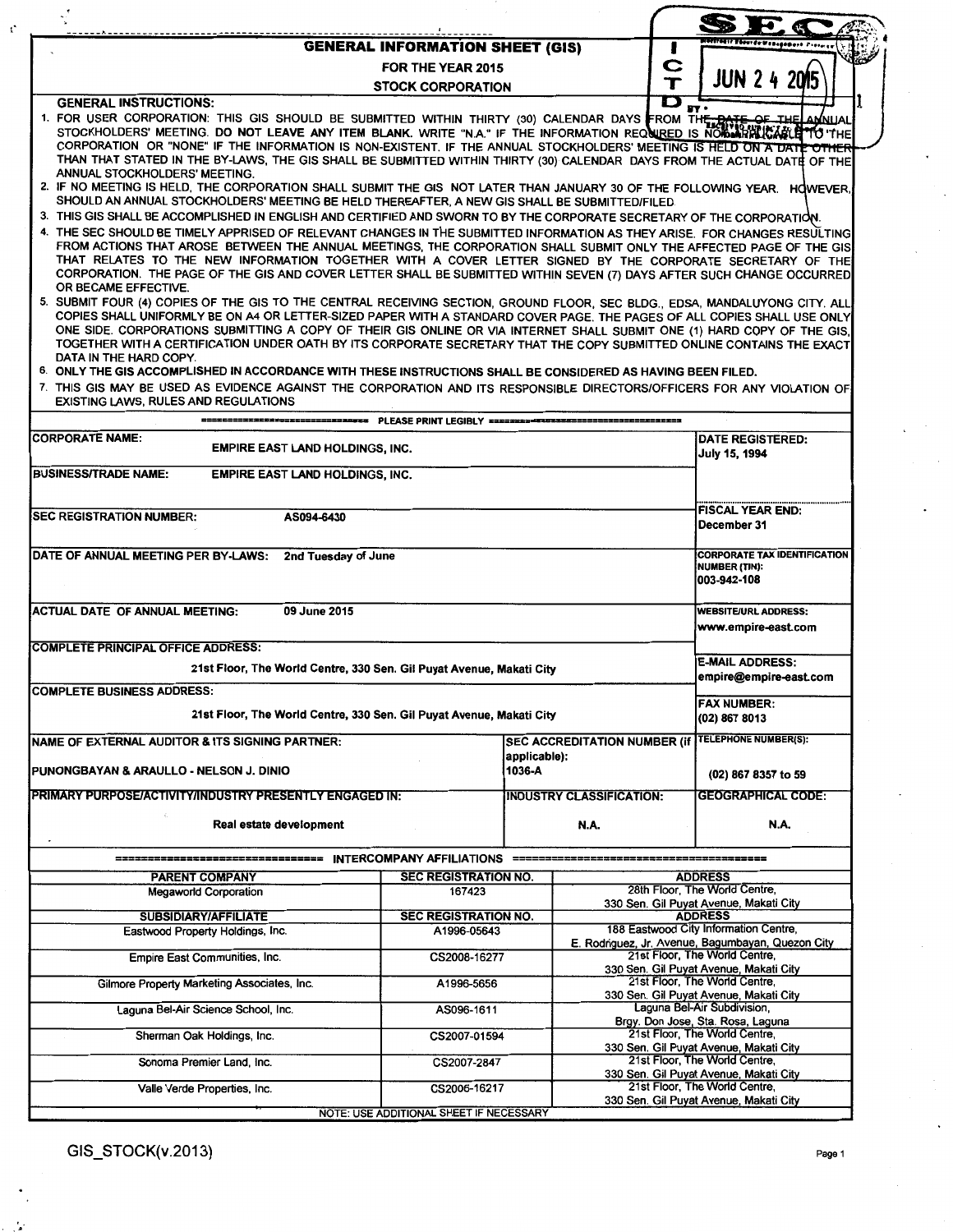| <b>GENERAL INFORMATION SHEET</b>                                                                                                                                                                                                                                                 |                                                                                                                                                                                                                                                                   |  |  |  |  |  |  |  |  |
|----------------------------------------------------------------------------------------------------------------------------------------------------------------------------------------------------------------------------------------------------------------------------------|-------------------------------------------------------------------------------------------------------------------------------------------------------------------------------------------------------------------------------------------------------------------|--|--|--|--|--|--|--|--|
| <b>STOCK CORPORATION</b>                                                                                                                                                                                                                                                         |                                                                                                                                                                                                                                                                   |  |  |  |  |  |  |  |  |
| PLEASE PRINT LEGIBLY<br><b>Corporate Name:</b><br><b>EMPIRE EAST LAND HOLDINGS, INC.</b>                                                                                                                                                                                         |                                                                                                                                                                                                                                                                   |  |  |  |  |  |  |  |  |
| A. Is the Corporation a covered person under the Anti Money Laundering                                                                                                                                                                                                           |                                                                                                                                                                                                                                                                   |  |  |  |  |  |  |  |  |
| $\overline{\mathbf{X}}$<br>No<br>Yes<br>Act (AMLA), as amended? (Rep. Acts. 9160/9164/10167/10365)                                                                                                                                                                               |                                                                                                                                                                                                                                                                   |  |  |  |  |  |  |  |  |
| Please check the appropriate box:                                                                                                                                                                                                                                                |                                                                                                                                                                                                                                                                   |  |  |  |  |  |  |  |  |
| 1.                                                                                                                                                                                                                                                                               |                                                                                                                                                                                                                                                                   |  |  |  |  |  |  |  |  |
| a. Banks<br>b. Offshore Banking Units<br>C. Quasi-Banks<br>d. Trust Entities                                                                                                                                                                                                     | Jewelry dealers in precious metals, who, as a<br>$4. \blacksquare$<br>business, trade in precious metals                                                                                                                                                          |  |  |  |  |  |  |  |  |
| e. Non-Stock Savings and Loan Associations<br>f. Pawnshops<br>g. Foreign Exchage Dealers<br>h. Money Changers<br>i. Remittance Agents<br>j. Electronic Money Issuers                                                                                                             | Jewelry dealers in precious stones, who, as a<br>$5. \blacksquare$<br>business, trade in precious stone                                                                                                                                                           |  |  |  |  |  |  |  |  |
| k. Financial Institutions which Under Special Laws are subject to<br>Bangko Sentral ng Pilipinas' (BSP) supervision and/or<br>regulation, including their subsidiaries and affiliates.<br>2.                                                                                     | Company service providers which, as a business,<br>provide any of the following services to third<br>6.<br>parties:                                                                                                                                               |  |  |  |  |  |  |  |  |
| a. Insurance Companies<br>b. Insurance Agents<br>c. Insurance Brokers<br>d. Professional Reinsurers<br>e. Reinsurance Brokers<br>f. Holding Companies<br>g. Holding Company Systems                                                                                              | a. acting as a formation agent of juridical persons<br>b. acting as (or arranging for another person to act as)<br>a director or corporate secretary of a company, a<br>partner of a partnership, or a similar position in<br>relation to other juridical persons |  |  |  |  |  |  |  |  |
| h. Pre-need Companies<br>i. Mutual Benefit Association<br>j. All Other Persons and entities supervised and/or regulated by<br>the Insurance Commission (IC)<br>3.                                                                                                                | c. providing a registered office, business address or<br>accommodation, correspondence or administrative<br>address for a company, a partnership or any other<br>legal person or arrangement                                                                      |  |  |  |  |  |  |  |  |
| a. Securities Dealers<br>b. Securities Brokers                                                                                                                                                                                                                                   | d. acting as (or arranging for another person to act as)<br>a nominee shareholder for another person                                                                                                                                                              |  |  |  |  |  |  |  |  |
| c. Securities Salesman                                                                                                                                                                                                                                                           | Persons who provide any of the following services:<br>7.                                                                                                                                                                                                          |  |  |  |  |  |  |  |  |
| d. Investment Houses<br>e. Investment Agents and Consultants                                                                                                                                                                                                                     | a. managing of client money, securities or other<br>assets                                                                                                                                                                                                        |  |  |  |  |  |  |  |  |
| f. Trading Advisors                                                                                                                                                                                                                                                              | b. management of bank, savings or securities                                                                                                                                                                                                                      |  |  |  |  |  |  |  |  |
| g. Other entities managing Securities or rendering similar services                                                                                                                                                                                                              | accounts                                                                                                                                                                                                                                                          |  |  |  |  |  |  |  |  |
| h. Mutual Funds or Open-end Investment Companies                                                                                                                                                                                                                                 | c. organization of contributions for the creation,                                                                                                                                                                                                                |  |  |  |  |  |  |  |  |
| i. Close-end Investment Companies<br>i. Common Trust Funds or Issuers and other similar entities<br>k. Transfer Companies and other similar entities<br>I. Other entities administering or otherwise dealing in currency,<br>commodities or financial derivatives based there on | operation or management of companies<br>d. creation, operation or management of juridical<br>persons or arrangements, and buying and selling<br>business entities                                                                                                 |  |  |  |  |  |  |  |  |
| m. Entities administering of otherwise dealing in valuable objects                                                                                                                                                                                                               | None of the above<br>$8\Box$                                                                                                                                                                                                                                      |  |  |  |  |  |  |  |  |
| n. Entities administering or otherwise dealing in cash Substitutes<br>and other similar monetary instruments or property supervised<br>and/or regulated by the Securities and Exchange Commission<br>(SEC)                                                                       | Describe nature of business:<br><b>Real Estate</b>                                                                                                                                                                                                                |  |  |  |  |  |  |  |  |
| B. Has the Corporation complied with the requirements on Customer Due<br>Diligence (CDD) or Know Your Customer (KYC), record-keeping, and<br>submission of reports under the AMLA, as amended, since the last filing of its                                                      | $Yes \vert$<br>IX.<br>No                                                                                                                                                                                                                                          |  |  |  |  |  |  |  |  |

 $\frac{1}{2}$ 

 $\ddot{\phantom{0}}$ 

.. '·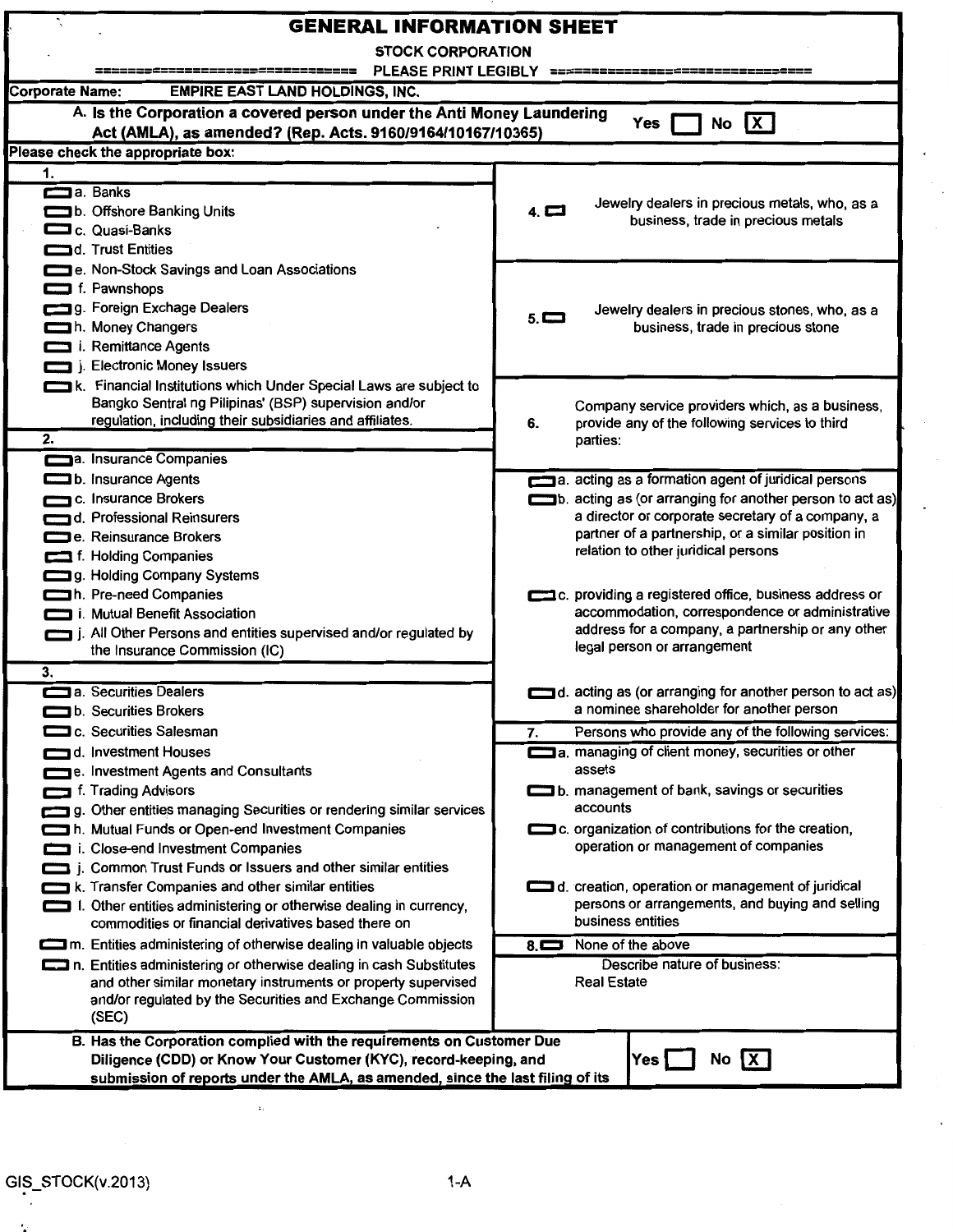STOCK CORPORATION

|                                                 | <b>PLEASE PRINT LEGIBLY</b> | ==================================== |  |  |  |  |  |  |  |  |
|-------------------------------------------------|-----------------------------|--------------------------------------|--|--|--|--|--|--|--|--|
| CORPORATE NAME: EMPIRE EAST LAND HOLDINGS, INC. |                             |                                      |  |  |  |  |  |  |  |  |
|                                                 |                             |                                      |  |  |  |  |  |  |  |  |
|                                                 | <b>CAPITAL STRUCTURE</b>    |                                      |  |  |  |  |  |  |  |  |
|                                                 | (As of May 31, 2015)        |                                      |  |  |  |  |  |  |  |  |

| AUTHORIZED CAPITAL STOCK |                         |                                   |                         |                                                           |
|--------------------------|-------------------------|-----------------------------------|-------------------------|-----------------------------------------------------------|
|                          | <b>TYPE OF SHARES *</b> | <b>NUMBER OF</b><br><b>SHARES</b> | <b>PAR/STATED VALUE</b> | <b>AMOUNT (PhP)</b><br>(No. of shares X Par/Stated Value) |
|                          | Common                  | 31,495,200,000                    | 1.00                    | 31,495,200,000.00                                         |
|                          | Preferred               | 2.000.000.000                     | 1.00                    | 2,000,000,000.00                                          |
|                          |                         |                                   |                         |                                                           |
|                          |                         |                                   |                         |                                                           |
|                          | <b>TOTAL</b>            | 33,495,200,000                    | TOTAL                   | 33,495,200,000.00                                         |

| <b>SUBSCRIBED CAPITAL</b>                                    |                                    |                         |                                   |                                                                                        |                                   |                     |                          |
|--------------------------------------------------------------|------------------------------------|-------------------------|-----------------------------------|----------------------------------------------------------------------------------------|-----------------------------------|---------------------|--------------------------|
| <b>FILIPINO</b>                                              | NO. OF<br>STOCK-<br><b>HOLDERS</b> | <b>TYPE OF SHARES *</b> | <b>NUMBER OF</b><br><b>SHARES</b> | <b>NUMBER OF</b><br><b>SHARES IN</b><br><b>THE HANDS</b><br>OF THE<br>PUBLIC **        | <b>PAR/STATED</b><br><b>VALUE</b> | <b>AMOUNT (PhP)</b> | % OF<br><b>OWNERSHIP</b> |
|                                                              | 12,660                             | Common                  | 13,867,302,472                    |                                                                                        | 1.00                              | 13,867,302,472.00   | 93.68%                   |
|                                                              |                                    | Treasury                | 127,256,071                       |                                                                                        | 1.00                              | 127,256,071.00      | 0.86%                    |
|                                                              |                                    |                         |                                   |                                                                                        |                                   |                     |                          |
|                                                              |                                    | <b>TOTAL</b>            | 13,994,558,543 TOTAL              |                                                                                        | <b>TOTAL</b><br>P                 | 13,994,558,543.00   | 94.54%                   |
| <b>FOREIGN</b><br><b>(INDICATE BY</b><br><b>NATIONALITY)</b> | NO. OF<br>STOCK-<br><b>HOLDERS</b> | <b>TYPE OF SHARES*</b>  | <b>NUMBER OF</b><br><b>SHARES</b> | <b>NUMBER OF</b><br><b>SHARES IN</b><br><b>THE HANDS</b><br>OF THE<br><b>PUBLIC **</b> | <b>PAR/STATED</b><br><b>VALUE</b> | <b>AMOUNT (PhP)</b> | % OF<br><b>OWNERSHIP</b> |
|                                                              | 56                                 | Common                  | 808,896,695                       |                                                                                        | 1,00                              | 808,896,695.00      | 5.46%                    |
| Percentage of Foreign Equity:                                |                                    | <b>TOTAL</b>            | 808,896,695 TOTAL                 |                                                                                        | <b>TOTAL</b><br>Р                 | 808,896,695.00      | 5.46%                    |
|                                                              |                                    |                         |                                   |                                                                                        | <b>TOTAL SUBSCRIBED</b><br>P      | 14,803,455,238.00   | 100.00%                  |
| PAID-UP CAPITAL                                              |                                    |                         |                                   |                                                                                        |                                   |                     |                          |

| <b>FILIPINO</b>                                              | NO. OF<br>STOCK-<br><b>HOLDERS</b> | <b>TYPE OF SHARES*</b>  | <b>NUMBER OF</b><br><b>SHARES</b> | <b>PAR/STATED VALUE</b>   | <b>AMOUNT (PhP)</b> | % OF<br><b>OWNERSHIP</b> |
|--------------------------------------------------------------|------------------------------------|-------------------------|-----------------------------------|---------------------------|---------------------|--------------------------|
|                                                              | 12,660                             | Common                  | 13,867,302,472                    | 1.00                      | 13,867,302,472.00   | 93.68%                   |
|                                                              |                                    | Treasury                | 127,256,071                       | 1.00                      | 127,256,071.00      | 0.86%                    |
|                                                              |                                    |                         |                                   |                           |                     |                          |
|                                                              |                                    | <b>TOTAL</b>            | 13,994,558,543                    | P<br><b>TOTAL</b>         | 13,994,558,543.00   | 94.54%                   |
| <b>FOREIGN</b><br><b>(INDICATE BY</b><br><b>NATIONALITY)</b> | NO. OF<br>STOCK-<br><b>HOLDERS</b> | <b>TYPE OF SHARES *</b> | <b>NUMBER OF</b><br><b>SHARES</b> | <b>PAR/STATED VALUE</b>   | <b>AMOUNT (PhP)</b> | % OF<br><b>OWNERSHIP</b> |
|                                                              | 56                                 | Common                  | 808,896,695                       | 1.00                      | 808,896,695.00      | 5.46%                    |
|                                                              |                                    |                         |                                   |                           |                     |                          |
|                                                              |                                    |                         |                                   |                           |                     |                          |
|                                                              |                                    | <b>TOTAL</b>            | 808,896,695                       | <b>TOTAL</b><br>P         | 808,896,695.00      | 5.46%                    |
|                                                              |                                    |                         |                                   | <b>TOTAL PAID-UP</b><br>P | 14,803,455,238.00   | 100.00%                  |

NOTE: USE ADDITIONAL SHEET IF NECESSARY

Common, Preferred or other classification

Other than Directors, Officers, Shareholders owning 10% of outstanding shares.

·--·

 $\mathbf{r}$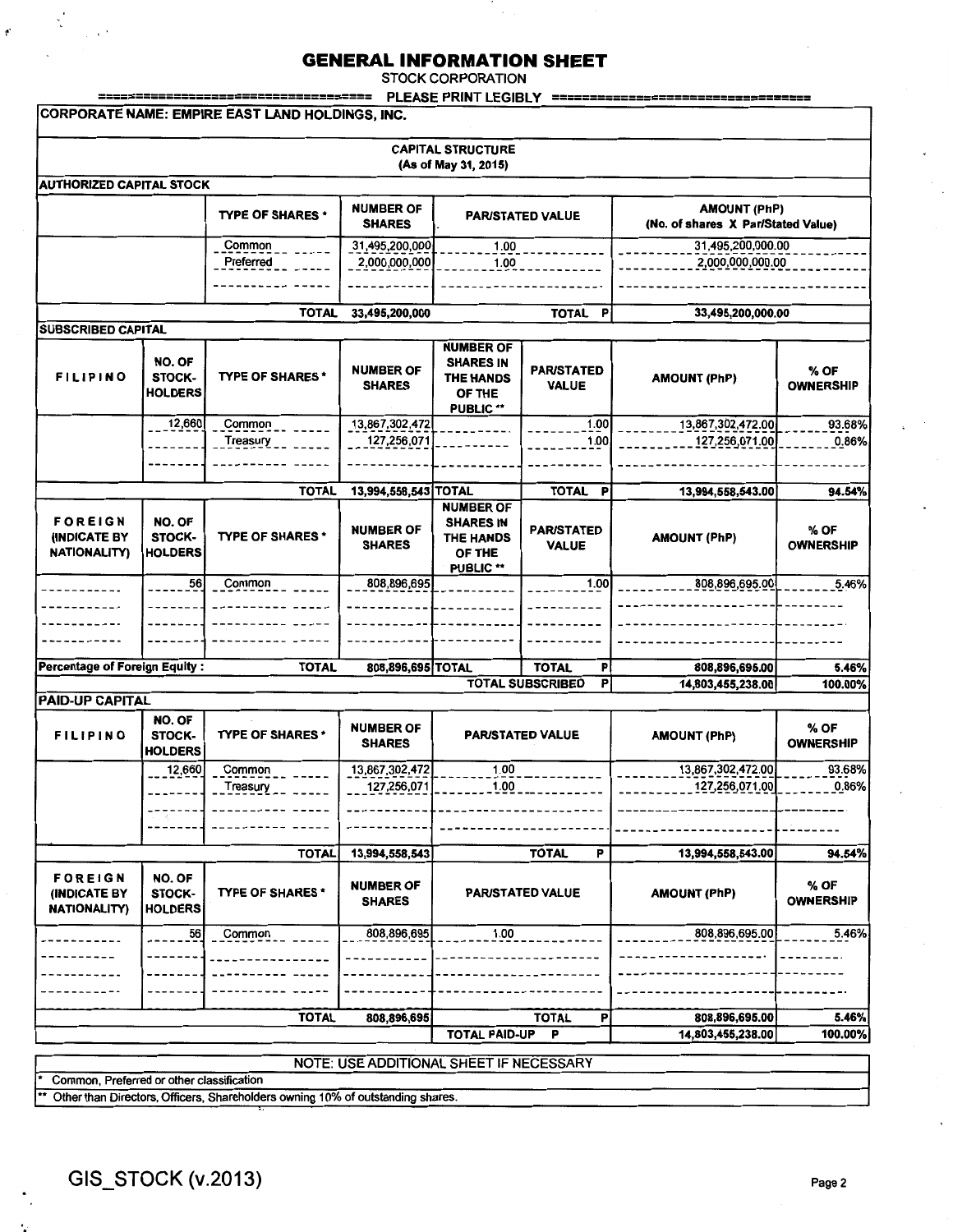STOCK CORPORATION

================================ PLEASE PRINT LEGIBLY ================================

CORPORATE NAME: EMPIRE EAST LAND HOLDINGS, INC.

| DIRECTORS / OFFICERS                                                                                                                     |                         |                         |                |                               |                                                            |                   |                                                                               |  |  |  |  |
|------------------------------------------------------------------------------------------------------------------------------------------|-------------------------|-------------------------|----------------|-------------------------------|------------------------------------------------------------|-------------------|-------------------------------------------------------------------------------|--|--|--|--|
| <b>NAME, NATIONALITY AND</b><br><b>CURRENT RESIDENTIAL ADDRESS</b>                                                                       | <b>INC'R</b>            | <b>BOARD</b>            | <b>SEX</b>     | <b>STOCK</b><br><b>HOLDER</b> | <b>OFFICER</b>                                             | EXEC.<br>COMM.    | <b>TAX IDENTIFICATION NO.</b><br>(TIN) FOR FILIPINOS AND<br><b>FOREIGNERS</b> |  |  |  |  |
| 1. ANDREW L. TAN - Filipino<br>105 Rodeo Drive, Corinthian Hills, Brgy. Ugong<br>Norte, Quezon City                                      | $\overline{\mathsf{Y}}$ | $\overline{c}$          | M              | $\overline{\mathsf{Y}}$       | N.A.                                                       | C/C               | 125-960-003                                                                   |  |  |  |  |
| 2. GERARDO C. GARCIA - Filipino<br>3266 Supa St., United Parañaque Subd. II,<br>Parañaque City                                           | N                       |                         | M              | Y                             | <b>N.A.</b>                                                | AC<br>C/M<br>N/M  | 110-183-659                                                                   |  |  |  |  |
| 3. ANTHONY CHARLEMAGNE C. YU - Filipino<br>2091 Madre Ignacia St., Malate, Manila                                                        | $\overline{\mathsf{N}}$ | M                       | $\overline{M}$ | $\overline{\mathsf{Y}}$       | President                                                  | N.A.              | 132-173-451                                                                   |  |  |  |  |
| 4. KEVIN ANDREW L. TAN - Filipino<br>11 Abueva St., Corinthian Gardens,<br>Quezon City                                                   | $\overline{\mathsf{N}}$ | M                       | $\overline{M}$ | $\overline{\mathsf{Y}}$       | N.A.                                                       | N.A.              | 224-803-734                                                                   |  |  |  |  |
| 5. ALEJO L. VILLANUEVA, JR. - Filipino<br>Unit 1520 Cityland, Pasong Tamo Extension,<br><b>Makati City</b>                               | $\overline{\mathsf{N}}$ | ı                       | M              | $\overline{\mathsf{Y}}$       | N.A.                                                       | C/M<br>A/M<br>N/M | 107-279-348                                                                   |  |  |  |  |
| 6. EVELYN G. CACHO - Filipino<br>7A Fairfax Tower 1, California Garden Square,<br>Libertad, Mandaluyong City                             | N                       | M                       | F              | Y                             | $VP-Fin.$ &<br>Compliance<br>Off.                          | A/M               | 127-326-686                                                                   |  |  |  |  |
| 7. ENRIQUE SANTOS L. SY - Filipino<br>Unit 166 Sherwoods Heights, Jerusalem St.,<br>Multinational Village, Parañaque City                | $\overline{\mathsf{N}}$ | м                       | M              | $\overline{Y}$                | <b>N.A.</b>                                                | N/C               | 125-960-296                                                                   |  |  |  |  |
| 8. RICKY S. LIBAGO - Filipino<br>24 Phnom Penh St., BF Homes,<br>Las Piñas City                                                          | N.                      | N                       | M              | $\overline{\mathsf{N}}$       | <b>SVP-Property</b><br>Dev't.                              | N.A.              | 122-334-924                                                                   |  |  |  |  |
| 9. RICARDO B. GREGORIO - Filipino<br>Unit 12I Tower 3, The Xavier Hills, 32 N. Domingo<br>cor. Granada Sts., Brgy. Valencia, Quezon City | N                       | N                       | M              | $\overline{\mathsf{N}}$       | VP-HRD/Gen.<br>Admin.<br>Services                          | N.A.              | 106-937-994                                                                   |  |  |  |  |
| 10. ANTONIO E. LLANTADA, JR. - Filipino<br>Unit 8AB Tower 1, Olympic Heights, Eastwood<br>City, Bagumbayan, Quezon City                  | $\overline{N}$          | $\overline{\mathsf{N}}$ | M              | $\overline{\mathsf{Y}}$       | VP-Audit &<br>Management<br>Services                       | <b>N.A.</b>       | 110-069-703                                                                   |  |  |  |  |
| 11. JHOANNA LYNDELOU T. LLAGA - Filipino<br>177 Don Damaso St., Don Antonio Heights,<br>Quezon City                                      | N                       | N                       | F              | N                             | VP-Marketing                                               | <b>N.A.</b>       | 174-947-995                                                                   |  |  |  |  |
| 12. GIOVANNI C. NG - Filipino<br>125 Ninth St., New Manila, Quezon City                                                                  | $\overline{\mathsf{N}}$ | N                       | M              | Ñ                             | <b>Treasurer</b>                                           | N.A.              | 164-662-351                                                                   |  |  |  |  |
| 13. DENNIS E. EDAÑO - Filipino<br>No. 7 Wallnut St., Ferndale Homes, Brgy.<br>Pasong Tamo, Quezon City                                   | N                       | $\overline{\mathsf{N}}$ | M              | N                             | Corporate<br>Secretary&<br>SAVP-Legal &<br>Corp. Affairs   | N.A.              | 207-906-709                                                                   |  |  |  |  |
| 14. CELESTE SIOSON - BUMATAY - Filipino<br>117 Antique St. Brgy. Ramon Magsaysay,<br>Quezon City                                         | $\overline{\mathsf{N}}$ | N                       | F              | N                             | Asst. Corp.<br>Secretary&<br>SAVP-Legal &<br>Corp. Affairs | N.A.              | 909-091-527                                                                   |  |  |  |  |
| 15. ---- nothing follows -----                                                                                                           |                         |                         |                |                               |                                                            |                   |                                                                               |  |  |  |  |

INSTRUCTIONS:

·•

FOR SEX COLUMN, PUT "F" FOR FEMALE, "M" FOR MALE.

FOR BOARD COLUMN, PUT "C" FOR CHAIRMAN, "M" FOR MEMBER, "I" FOR INDEPENDENT DIRECTOR.

FOR INC'R COLUMN, PUT "Y" IF AN INCORPORATOR, "N" IF NOT.

FOR STOCKHOLDER COLUMN, PUT "Y" IF A STOCKHOLDER, "N" IF NOT.

FOR OFFICER COLUMN, INDICATE PARTICULAR POSITION IF AN OFFICER, FROM VP UP INCLUDING THE POSITION OF THE TREASURER, SECRETARY, COMPLIANCE OFFICER AND/OR ASSOCIATED PERSON.

FOR EXECUTIVE COMMITTEE, INDICATE "C" IF MEMBER OF THE COMPENSATION COMMITTEE; "A" FOR AUDIT COMMITTEE; "N" FOR NOMINATION AND ELECTION COMMITTEE. ADDITIONALLY WRITE "C" AFTER SLASH IF CHAIRMAN AND "M" IF MEMBER.

GIS\_STOCK (v.2013) Page 3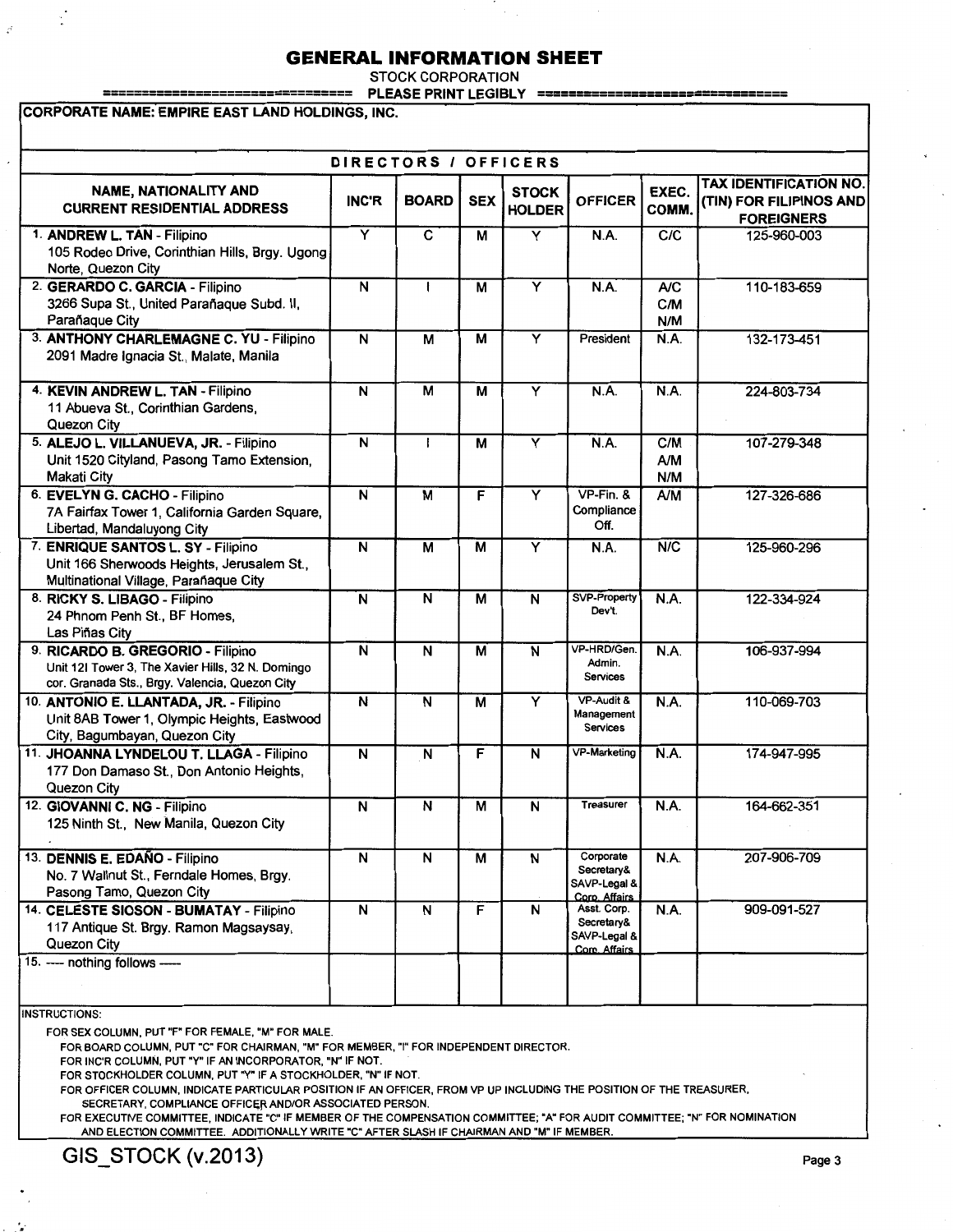STOCK CORPORATION

| =================================                                                          |                   |                |                                                |                               | PLEASE PRINT LEGIBLY ================================== |                                              |
|--------------------------------------------------------------------------------------------|-------------------|----------------|------------------------------------------------|-------------------------------|---------------------------------------------------------|----------------------------------------------|
| CORPORATE NAME: EMPIRE EAST LAND HOLDINGS, INC.                                            |                   |                |                                                |                               |                                                         |                                              |
| TOTAL NUMBER OF STOCKHOLDERS: 12,716                                                       |                   |                |                                                |                               | NO. OF STOCKHOLDERS OWNING ATLEAST 1 BOARD LOT:         | 12,051                                       |
| TOTAL ASSETS BASED ON LATEST AUDITED FINANCIAL STATEMENTS: Php35,296,731,408               |                   |                |                                                |                               |                                                         |                                              |
|                                                                                            |                   |                | STOCKHOLDER'S INFORMATION (As of May 31, 2015) |                               |                                                         |                                              |
|                                                                                            |                   |                | <b>SHARES SUBSCRIBED</b>                       |                               |                                                         | TAX IDENTIFICATION NO.                       |
| <b>NAME, NATIONALITY AND</b><br><b>CURRENT RESIDENTIAL ADDRESS</b>                         | <b>TYPE</b>       | <b>NUMBER</b>  | <b>AMOUNT</b><br>(PhP)                         | % OF<br><b>OWNER-</b><br>SHIP | <b>AMOUNT PAID</b><br>(PhP)                             | (TIN) FOR FILIPINOS AND<br><b>FOREIGNERS</b> |
| 1. Megaworld Corporation                                                                   | Common            | 11,993,426,438 | 11,993,426,438.00                              |                               |                                                         | 004-477-103                                  |
| Filipino                                                                                   |                   |                |                                                |                               |                                                         |                                              |
| 28th Floor, The World Centre, 330 Sen. Gil Puyat<br>Avenue, Makati City                    |                   |                |                                                |                               |                                                         |                                              |
|                                                                                            | <b>TOTAL</b>      | 11,993,426,438 | 11,993,426,438.00                              | 81.72%                        | 11,993,426,438.00                                       |                                              |
| 2. PCD Nominee Corporation                                                                 | Common            | 1,485,550,386  | 1,485,550,386.00                               |                               |                                                         | 004-710-690                                  |
| Filipino                                                                                   |                   |                |                                                |                               |                                                         |                                              |
| 37/F Tower I, The Enterprise Center, 6766 Ayala<br>Avenue cor. Paseo de Roxas, Makati City |                   |                |                                                |                               |                                                         |                                              |
|                                                                                            | <b>TOTAL</b>      | 1,485,550,386  | 1,485,550,386.00                               | 10.12%                        | 1,485,550,386.00                                        |                                              |
| 3. PCD Nominee Corporation                                                                 | Common            | 779,875,636    | 779,875,636.00                                 |                               |                                                         | 004-710-690                                  |
| Non-Filipino                                                                               |                   |                |                                                |                               |                                                         |                                              |
| 37/F Tower I, The Enterprise Center, 6766 Ayala<br>Avenue cor. Paseo de Roxas, Makati City |                   |                |                                                |                               |                                                         |                                              |
|                                                                                            | <b>TOTAL</b>      | 779,875,636    | 779,875,636.00                                 | 5.31%                         | 779,875,636.00                                          |                                              |
| 4. The Andresons Group, Inc.                                                               | Common            | 138,133,820    | 138,133,820.00                                 |                               |                                                         | 290-000-298-167                              |
| Filipino                                                                                   |                   |                |                                                |                               |                                                         |                                              |
| 7/F 1880 Eastwood Avenue, Eastwood City.<br>Bagumbayan, Quezon City                        |                   |                |                                                |                               |                                                         |                                              |
|                                                                                            | <b>TOTAL</b>      | 138,133,820    | 138,133,820.00                                 | 0.94%                         | 138,133,820.00                                          |                                              |
| 5. ANDREW L. TAN                                                                           | Common            | 24, 277, 777   | 24,277,777.00                                  |                               |                                                         | 125-960-003                                  |
| Filipino                                                                                   |                   |                |                                                |                               |                                                         |                                              |
| 11 Abueva St., Connthian Gardens, Quezon City                                              |                   |                |                                                |                               |                                                         |                                              |
|                                                                                            | <b>TOTAL</b>      | 24,277,777     | 24,277,777.00                                  | 0.17%                         | 24,277,777.00                                           |                                              |
| 6. SIMON LEE SUI HEE                                                                       | Common            | 16,685,206     | 16,685,206.00                                  |                               |                                                         |                                              |
| Australia                                                                                  |                   |                |                                                |                               |                                                         |                                              |
| 78 The Avenue, Nedlands 6009, Western Australia                                            |                   |                |                                                |                               |                                                         |                                              |
|                                                                                            | <b>TOTAL</b>      | 16,685,206     | 16,685,206.00                                  | 0.11%                         | 16,685,206.00                                           |                                              |
| 7. RAMON UY ONG                                                                            | Common            | 14,950,000     | 14,950,000.00                                  |                               |                                                         | 240-307-417                                  |
| Filipino                                                                                   |                   |                |                                                |                               |                                                         |                                              |
| 9 Navarro St., Connthian Gardens, Quezon City                                              | <b>TOTAL</b>      | 14,950,000     | 14,950,000.00                                  | 0.10%                         | 14,950,000.00                                           |                                              |
|                                                                                            |                   |                |                                                |                               |                                                         |                                              |
| SUBTOTAL AMOUNT OF SUBSCRIBED CAPITAL                                                      |                   |                | 14,452,899,263.00                              | 98.4785%                      | 14,452,899,263.00                                       |                                              |
|                                                                                            | 14,452,899,263.00 |                |                                                |                               |                                                         |                                              |

INSTRUCTION: SPECIFY THE TOP 20 STOCKHOLDERS AND INDICATE THE REST AS OTHERS

Note: For PDTC Nominee included in the list, please indicate further the beneficial owners owning more than 5% of any class of the company's voting securities. Attach separate sheet, if necessary.

GIS\_STOCK (v.2013) Page 4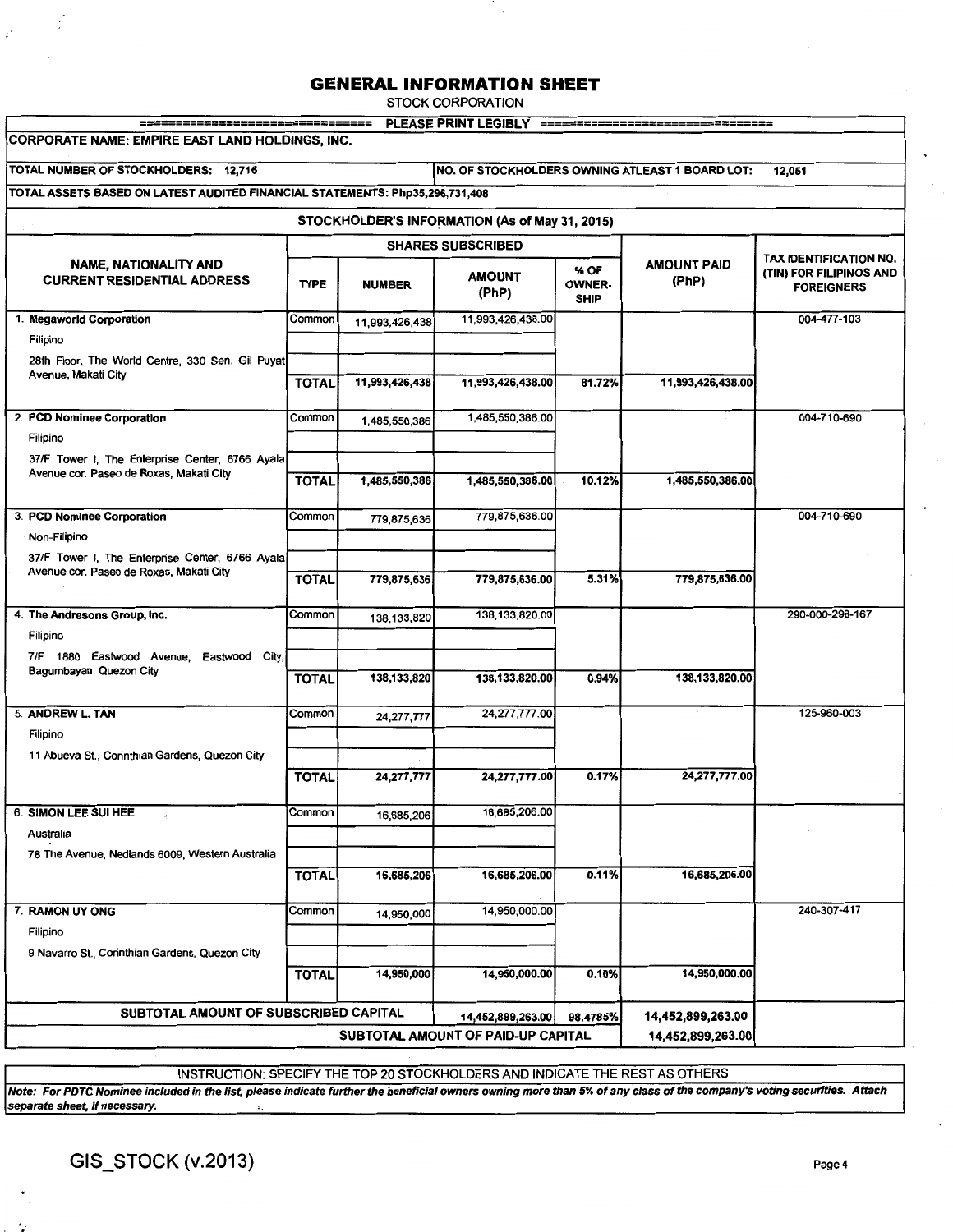STOCK CORPORATION

#### ==================================== PLEASE PRINT LEGIBLY ==================================

CORPORATE NAME: EMPIRE EAST LAND HOLDINGS, INC.

 $\mathcal{I}$ 

TOTAL NUMBER OF STOCKHOLDERS: 12,716 NO. OF STOCKHOLDERS OWNING ATLEAST 1 BOARD LOT: 12,051

TOTAL ASSETS BASED ON LATEST AUDITED FINANCIAL STATEMENTS: Php35,296,731,408

STOCKHOLDER'S INFORMATION (As of May 31, 2015)

|  |                                                                              |              |               | <b>SHARES SUBSCRIBED</b>           |                                      | TAX IDENTIFICATION NO.      |                                              |  |  |  |  |
|--|------------------------------------------------------------------------------|--------------|---------------|------------------------------------|--------------------------------------|-----------------------------|----------------------------------------------|--|--|--|--|
|  | <b>NAME, NATIONALITY AND</b><br><b>CURRENT RESIDENTIAL ADDRESS</b>           | <b>TYPE</b>  | <b>NUMBER</b> | <b>AMOUNT</b><br>(PhP)             | % OF<br><b>OWNER-</b><br><b>SHIP</b> | <b>AMOUNT PAID</b><br>(PhP) | (TIN) FOR FILIPINOS AND<br><b>FOREIGNERS</b> |  |  |  |  |
|  | 8. LUCIO W. YAN                                                              | Common       | 10,350,000    | 10,350,000.00                      |                                      |                             | 107-476-282                                  |  |  |  |  |
|  | Filipino<br>537 Lafayette St., Greenhills East,                              |              |               |                                    |                                      |                             |                                              |  |  |  |  |
|  | Mandaluyong City                                                             | <b>TOTAL</b> | 10,350,000    | 10,350,000.00                      | 0.07%                                | 10,350,000.00               |                                              |  |  |  |  |
|  | 9. ALBERTO MENDOZA and/or JEANIE C. MENDOZA                                  | Common       | 4,444,106     | 4,444,106.00                       |                                      |                             | 139-569-478                                  |  |  |  |  |
|  | Filipino<br>1145 Aguilar St., Tondo, Manila                                  |              |               |                                    |                                      |                             |                                              |  |  |  |  |
|  |                                                                              | <b>TOTAL</b> |               |                                    |                                      |                             |                                              |  |  |  |  |
|  |                                                                              |              | 4,444,106     | 4,444,106.00                       | 0.03%                                | 4,444,106.00                |                                              |  |  |  |  |
|  | 10. EVANGELINE R. ABDULLAH                                                   | Common       | 4,324,000     | 4.324,000.00                       |                                      |                             |                                              |  |  |  |  |
|  | Filipino<br>3 Harvard Road, Forbes Park, Makati City                         |              |               |                                    |                                      |                             |                                              |  |  |  |  |
|  |                                                                              | <b>TOTAL</b> |               |                                    |                                      |                             |                                              |  |  |  |  |
|  |                                                                              |              | 4,324,000     | 4,324,000.00                       | 0.03%                                | 4,324,000.00                |                                              |  |  |  |  |
|  | 11. GEORGE T. YANG                                                           | Common       | 3,675,400     | 3,675,400.00                       |                                      |                             | 122-326-423                                  |  |  |  |  |
|  | Filipino<br>17/F Citibank Bldg., Paseo de Roxas, Makati City                 |              |               |                                    |                                      |                             |                                              |  |  |  |  |
|  |                                                                              | <b>TOTAL</b> |               |                                    |                                      |                             |                                              |  |  |  |  |
|  |                                                                              |              | 3,675,400     | 3,675,400.00                       | 0.03%                                | 3,675,400.00                |                                              |  |  |  |  |
|  | 12. ZHENG CHANG CHUA                                                         | Common       | 3,220,000     | 3,220,000.00                       |                                      |                             |                                              |  |  |  |  |
|  | Filipino<br>Room 608, Binondo Plaza, 850 Alvaro St., Binondo,                |              |               |                                    |                                      |                             |                                              |  |  |  |  |
|  | Manila                                                                       | <b>TOTAL</b> |               |                                    |                                      |                             |                                              |  |  |  |  |
|  |                                                                              |              | 3,220,000     | 3,220,000.00                       | 0.02%                                | 3,220,000.00                |                                              |  |  |  |  |
|  | 13. TIONG C. ROSARIO                                                         | Common       | 3,138,791     | 3,138,791.00                       |                                      |                             | 206-296-710                                  |  |  |  |  |
|  | Filipino<br>TR-Mercantile, Unit 1704 East Tower, PSE Center,                 |              |               |                                    |                                      |                             |                                              |  |  |  |  |
|  | Ortigas, Mandaluyong City                                                    |              |               |                                    |                                      |                             |                                              |  |  |  |  |
|  |                                                                              | <b>TOTAL</b> | 3,138,791     | 3,138,791.00                       | 0.02%                                | 3,138,791.00                |                                              |  |  |  |  |
|  |                                                                              |              |               |                                    |                                      |                             |                                              |  |  |  |  |
|  |                                                                              |              |               | SUBTOTAL AMOUNT OF PAID-UP CAPITAL |                                      | 14,482,051,560.00           |                                              |  |  |  |  |
|  |                                                                              |              |               |                                    |                                      |                             |                                              |  |  |  |  |
|  | INSTRUCTION: SPECIFY THE TOP 20 STOCKHOLDERS AND INDICATE THE REST AS OTHERS |              |               |                                    |                                      |                             |                                              |  |  |  |  |

Note: For PDTC Nominee included in the list, please indicate further the beneficial owners owning more than 5% of any class of the company's voting securities. Attach separate sheet, if necessary.

'· .•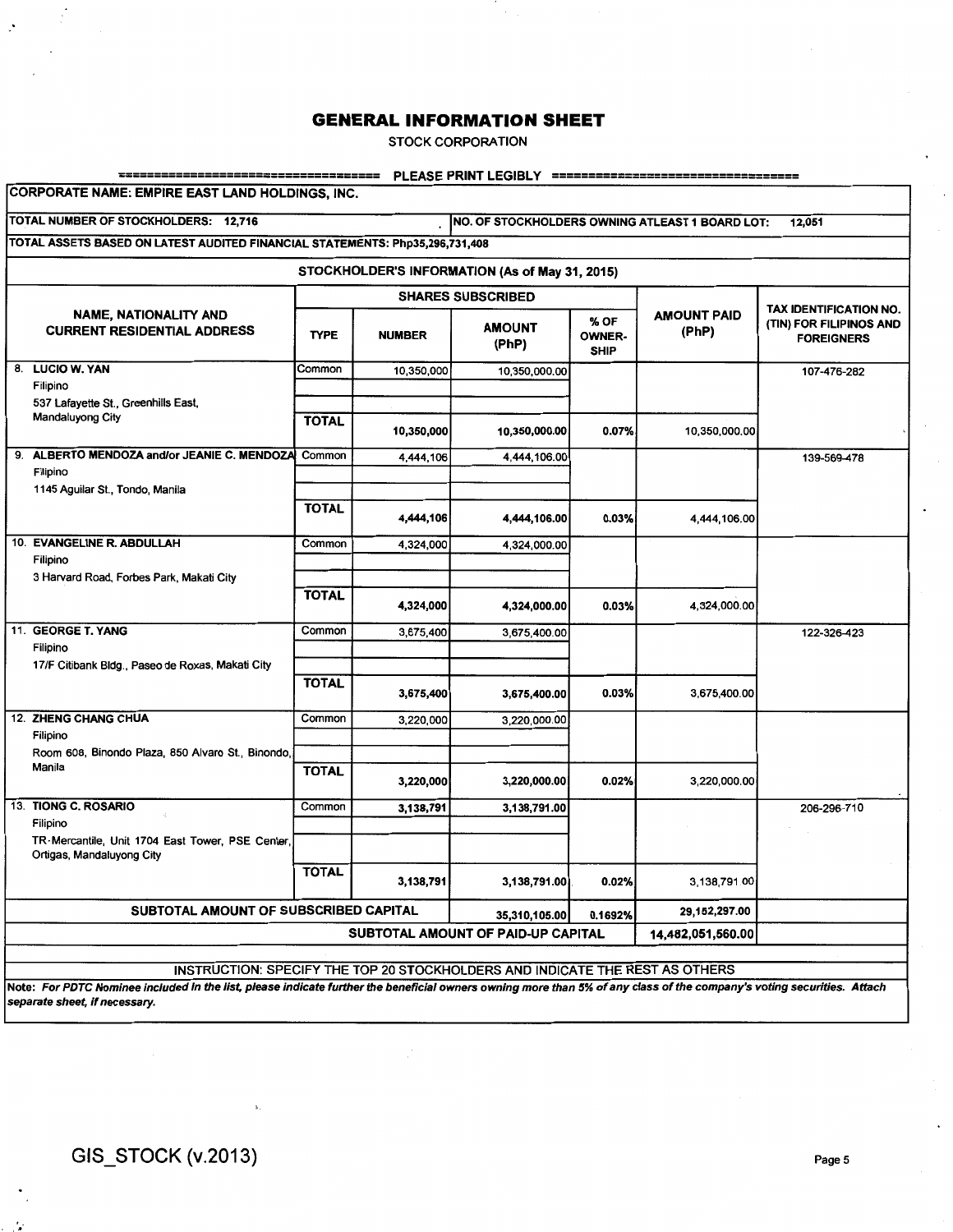# **GENERAL INFORMATION SHEET** STOCK CORPORATION

= PLEASE PRINT LEGIBLY =

|                                  | CORPORATE NAME: EMPIRE EAST LAND HOLDINGS, INC.                                                                                                                        |              |                                 |                                                                              |                               |                                                 |                                              |
|----------------------------------|------------------------------------------------------------------------------------------------------------------------------------------------------------------------|--------------|---------------------------------|------------------------------------------------------------------------------|-------------------------------|-------------------------------------------------|----------------------------------------------|
|                                  | TOTAL NUMBER OF STOCKHOLDERS: 12,716                                                                                                                                   |              |                                 |                                                                              |                               | NO. OF STOCKHOLDERS OWNING ATLEAST 1 BOARD LOT: | 12,051                                       |
|                                  | TOTAL ASSETS BASED ON LATEST AUDITED FINANCIAL STATEMENTS: Php35,296,731,408                                                                                           |              |                                 |                                                                              |                               |                                                 |                                              |
|                                  |                                                                                                                                                                        |              |                                 | STOCKHOLDER'S INFORMATION (As of May 31, 2015)                               |                               |                                                 |                                              |
|                                  |                                                                                                                                                                        |              |                                 | <b>SHARES SUBSCRIBED</b>                                                     |                               |                                                 | TAX IDENTIFICATION NO.                       |
|                                  | NAME, NATIONALITY AND<br><b>CURRENT RESIDENTIAL ADDRESS</b>                                                                                                            | <b>TYPE</b>  | <b>NUMBER</b>                   | <b>AMOUNT</b><br>(PhP)                                                       | % OF<br>OWNER-<br><b>SHIP</b> | <b>AMOUNT PAID</b><br>(PhP)                     | (TIN) FOR FILIPINOS AND<br><b>FOREIGNERS</b> |
|                                  | 14. MAXIMINO S. UY and/or LIM HUE HUA                                                                                                                                  | Common       | 3,105,000                       | 3,105,000.00                                                                 |                               |                                                 | 100-107-006                                  |
| Filipino                         | 6/F Cedar Executive Bldg., Timog Avenue,                                                                                                                               |              |                                 |                                                                              |                               |                                                 |                                              |
| Quezon City                      |                                                                                                                                                                        | <b>TOTAL</b> | 3,105,000                       | 3,105,000.00                                                                 | 0.02%                         | 3,105,000.00                                    |                                              |
| 015716                           | 15 REGINA CAPITAL DEVELOPMENT CORP.                                                                                                                                    | Common       | 3,000,000                       | 3,000,000.00                                                                 |                               |                                                 |                                              |
| Filipino                         | Unit 806, Ayala Triangle, Ayala Ave., Makati                                                                                                                           | <b>TOTAL</b> | 3,000,000                       | 3,000,000.00                                                                 | 0.02%                         | 3,000,000.00                                    |                                              |
|                                  | 15. TRANS-ASIA SECURITIES, INC.                                                                                                                                        | Common       | 3,000,000                       | 3,000,000.00                                                                 |                               |                                                 | 339-493-000                                  |
| Filipino                         |                                                                                                                                                                        |              |                                 |                                                                              |                               |                                                 |                                              |
| Binondo, Manila                  | Rm. 601-S, State Center, 333 Juan Luna St.,                                                                                                                            |              |                                 |                                                                              |                               |                                                 |                                              |
|                                  |                                                                                                                                                                        | <b>TOTAL</b> | 3,000,000                       | 3,000,000.00                                                                 | 0.02%                         | 3,000,000.00                                    |                                              |
| 16. LUISA CO LI<br>Filipino      |                                                                                                                                                                        | Common       | 2,902,908                       | 2,902,908.00                                                                 |                               |                                                 | 120-254-506                                  |
|                                  | 627 Madrid St., Binondo, Manila                                                                                                                                        |              |                                 |                                                                              |                               |                                                 |                                              |
|                                  |                                                                                                                                                                        | <b>TOTAL</b> | 2,902,908                       | 2,902,908.00                                                                 | 0.02%                         | 2,902,908.00                                    |                                              |
| 17. EDWARD N. CHEOK<br>Filipino  |                                                                                                                                                                        | Common       | 2.875.000                       | 2,875,000.00                                                                 |                               |                                                 | 148-422-481                                  |
|                                  | Rm. 1005 Far East Bank Bldg., 560 Quintin<br>Paredes St., Binondo, Manila                                                                                              | <b>TOTAL</b> | 2,875,000                       | 2,875,000.00                                                                 | 0.02%                         | 2,875,000.00                                    |                                              |
| Filipino                         | 18. ABOITIZ EQUITY VENTURES, INC.                                                                                                                                      | Common       | 2,813,843                       | 2,813,843.00                                                                 |                               |                                                 | 003-828-269                                  |
|                                  | 110 Legaspi St., Legaspi Village, Makati City                                                                                                                          |              |                                 |                                                                              |                               |                                                 |                                              |
|                                  |                                                                                                                                                                        | <b>TOTAL</b> | 2,813,843                       | 2,813,843.00                                                                 | 0.02%                         | 2,813,843.00                                    |                                              |
| 19. MAXIMINO S. UY<br>Filipino   |                                                                                                                                                                        | Common       | 2,357,500                       | 2,357,500.00                                                                 |                               |                                                 | 122-824-953                                  |
|                                  | 931 Schuyler St., Mandaluyong City                                                                                                                                     |              |                                 |                                                                              |                               |                                                 |                                              |
|                                  |                                                                                                                                                                        | <b>TOTAL</b> | 2,357,500                       | 2,357,500.00                                                                 | 0.02%                         | 2,357,500.00                                    |                                              |
| 20 ABOITIZ & COMPANY<br>Filipino |                                                                                                                                                                        | Common       | 2,314,421                       | 2,314,421.00                                                                 |                               |                                                 |                                              |
| <b>Makati City</b>               | 2nd floor, 110 Legaspi St., Legaspi Village,                                                                                                                           |              |                                 |                                                                              |                               |                                                 |                                              |
|                                  |                                                                                                                                                                        | <b>TOTAL</b> | 2,314,421                       | 2,314,421.00                                                                 | 0.02%                         | 2,314,421.00                                    |                                              |
| 21. OTHERS                       |                                                                                                                                                                        | Common       | 182,834,881                     | 182,834,881.00                                                               | 1.25%                         |                                                 |                                              |
|                                  |                                                                                                                                                                        | Treasury     | 127,256,071                     | 127,256,071.00                                                               |                               |                                                 |                                              |
|                                  |                                                                                                                                                                        | Outstanding  | 14,676,199,167                  | 14,676,199,167.00                                                            |                               |                                                 |                                              |
|                                  |                                                                                                                                                                        | <b>TOTAL</b> | 310,090,952                     | 310,090,952.00                                                               |                               | 310,090,952.00                                  |                                              |
|                                  | SUBTOTAL AMOUNT OF SUBSCRIBED CAPITAL                                                                                                                                  |              |                                 | 332,459,624.00                                                               | 100.00%                       | 332,459,624.00                                  |                                              |
|                                  |                                                                                                                                                                        |              | TOTAL AMOUNT OF PAID-UP CAPITAL |                                                                              |                               | 14,803,455,238                                  |                                              |
|                                  | Note: For PDTC Nominee included in the list, please indicate further the beneficial owners owning more than 5% of any class of the company's voting securities. Attach |              |                                 | INSTRUCTION: SPECIFY THE TOP 20 STOCKHOLDERS AND INDICATE THE REST AS OTHERS |                               |                                                 |                                              |
|                                  | separate sheet, if necessary.                                                                                                                                          |              |                                 |                                                                              |                               |                                                 |                                              |

'· .•

 $\mathcal{L}$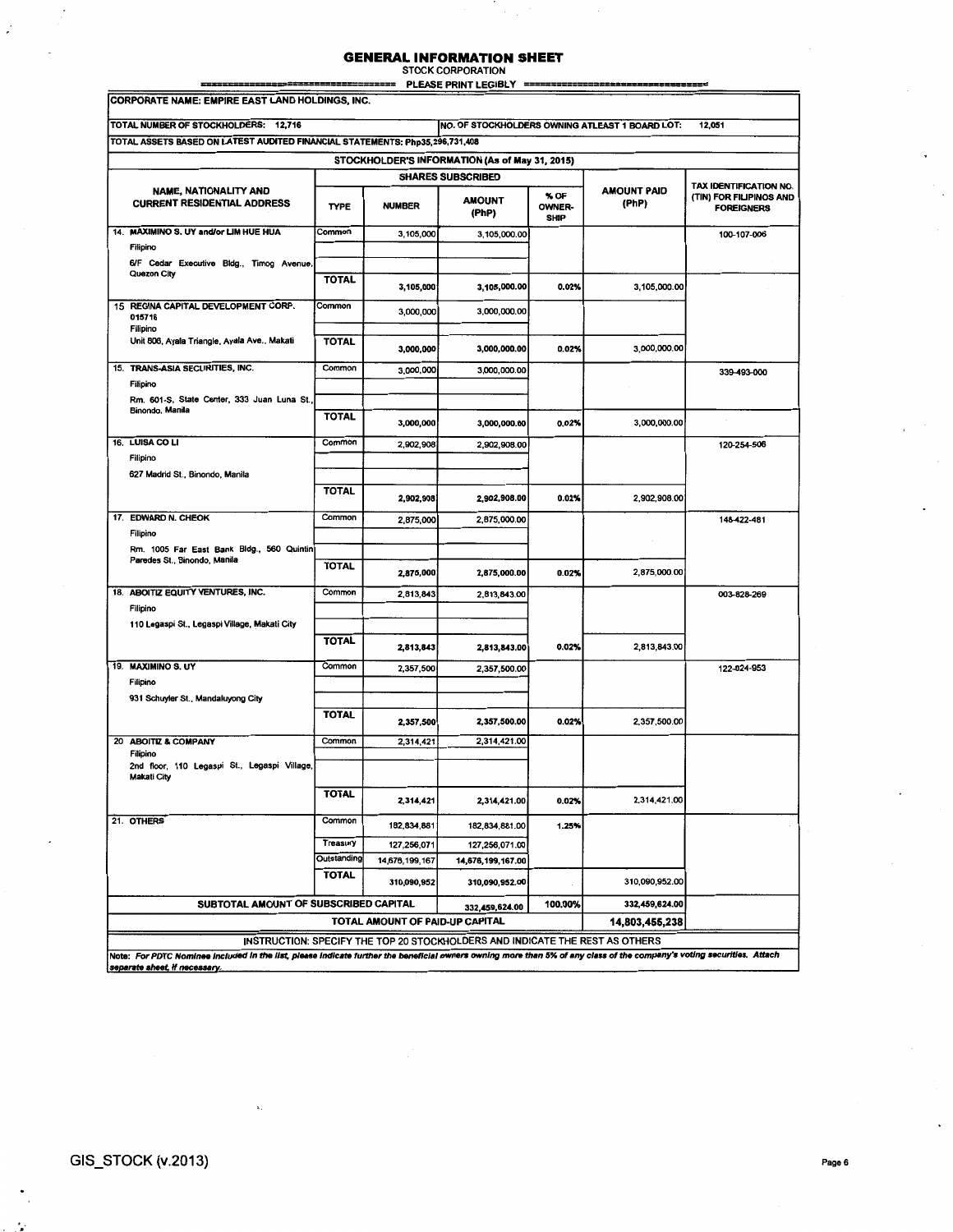STOCK CORPORATION

|                                                                                                |                                             |                      | <b>PLEASE PRINT LEGIBLY</b> |                                                                    |                                           |                              |                                                              |
|------------------------------------------------------------------------------------------------|---------------------------------------------|----------------------|-----------------------------|--------------------------------------------------------------------|-------------------------------------------|------------------------------|--------------------------------------------------------------|
| <b>CORPORATE NAME: EMPIRE EAST LAND HOLDINGS, INC.</b>                                         |                                             |                      |                             |                                                                    |                                           |                              |                                                              |
|                                                                                                |                                             |                      |                             |                                                                    |                                           |                              |                                                              |
| 1. INVESTMENT OF CORPORATE                                                                     |                                             |                      | <b>AMOUNT (PhP)</b>         |                                                                    |                                           |                              | <b>DATE OF BOARD RESOLUTION</b>                              |
| <b>FUNDS IN ANOTHER CORPORATION</b>                                                            |                                             |                      |                             |                                                                    |                                           |                              |                                                              |
| 1.1 STOCKS                                                                                     |                                             |                      | 0.00                        |                                                                    |                                           |                              | N.A.                                                         |
| 1.2 BONDS/COMMERCIAL PAPER                                                                     |                                             |                      | 0.00                        |                                                                    |                                           |                              | N.A.                                                         |
| <b>1.3 LOANS/ CREDITS/ ADVANCES</b>                                                            | (Issued by Private Corporations)            |                      | 0.00                        |                                                                    |                                           |                              | N.A.                                                         |
| <b>1.4 GOVERNMENT TREASURY BILLS</b>                                                           |                                             |                      | 0.00                        |                                                                    |                                           |                              | N.A.                                                         |
| 1.5 OTHERS                                                                                     |                                             |                      | 0.00                        |                                                                    |                                           |                              | <b>N.A.</b>                                                  |
|                                                                                                |                                             |                      |                             |                                                                    |                                           |                              |                                                              |
| 2. INVESTMENT OF CORPORATE FUNDS IN ACTIVITIES UNDER ITS                                       | <b>SECONDARY PURPOSES (PLEASE SPECIFY:)</b> |                      |                             |                                                                    | <b>DATE OF BOARD</b><br><b>RESOLUTION</b> |                              | <b>DATE OF</b><br><b>STOCKHOLDERS</b><br><b>RATIFICATION</b> |
|                                                                                                | N.A.                                        |                      |                             |                                                                    | <b>N.A.</b>                               |                              | <b>N.A.</b>                                                  |
| 3. TREASURY SHARES                                                                             |                                             |                      |                             | <b>NO. OF SHARES</b>                                               |                                           |                              | % AS TO THE TOTAL<br><b>NO. OF SHARES</b><br><b>ISSUED</b>   |
|                                                                                                |                                             |                      |                             | 127,256,071                                                        |                                           |                              | 1.198%                                                       |
| 4. UNRESTRICTED/UNAPPROPRIATED RETAINED EARNINGS AS OF END OF LAST FISCAL YEAR: P3,566,532,298 |                                             |                      |                             |                                                                    |                                           |                              |                                                              |
| 5. DIVIDENDS DECLARED DURING THE IMMEDIATELY PRECEDING YEAR:                                   |                                             |                      |                             |                                                                    |                                           |                              |                                                              |
|                                                                                                | <b>TYPE OF DIVIDEND</b>                     |                      |                             | <b>AMOUNT (PhP)</b>                                                |                                           |                              | <b>DATE DECLARED</b>                                         |
| <b>CASH</b><br>5.1                                                                             |                                             |                      |                             | 0.00                                                               |                                           |                              | <b>N/A</b>                                                   |
| <b>STOCK</b><br>5.2                                                                            |                                             |                      |                             |                                                                    | 0.00                                      |                              | N/A                                                          |
| <b>PROPERTY</b><br>5.3                                                                         |                                             |                      |                             |                                                                    | 0.00                                      |                              | <b>N/A</b>                                                   |
|                                                                                                |                                             | <b>TOTAL</b>         | 0.00                        |                                                                    |                                           |                              |                                                              |
| 6. ADDITIONAL SHARES ISSUED DURING THE PERIOD:                                                 |                                             |                      |                             |                                                                    |                                           |                              |                                                              |
| <b>DATE</b>                                                                                    |                                             | <b>NO. OF SHARES</b> |                             |                                                                    |                                           | <b>AMOUNT</b>                |                                                              |
| <b>N.A.</b>                                                                                    |                                             | 0                    |                             |                                                                    | 0.00                                      |                              |                                                              |
| N.A.                                                                                           |                                             | 0                    |                             |                                                                    |                                           | 0                            |                                                              |
| <b>N.A.</b>                                                                                    |                                             | 0<br>U               |                             |                                                                    |                                           | $\overline{\mathbf{o}}$<br>0 |                                                              |
| <b>N.A.</b>                                                                                    |                                             |                      |                             |                                                                    |                                           |                              |                                                              |
| SECONDARY LICENSE/REGISTRATION WITH SEC AND OTHER GOV'T AGENCY:<br><b>NAME OF AGENCY:</b>      | <b>SEC</b>                                  |                      |                             | <b>BSP</b>                                                         |                                           |                              | IC                                                           |
| <b>TYPE OF</b>                                                                                 | <b>N.A.</b>                                 |                      |                             | N.A.                                                               |                                           |                              | N.A.                                                         |
| <b>LICENSE/REGN.</b><br><b>DATE ISSUED:</b>                                                    | N.A.                                        |                      |                             | N.A.                                                               |                                           |                              | <b>N.A.</b>                                                  |
| <b>DATE STARTED</b>                                                                            | <b>N.A.</b>                                 |                      |                             | N.A.                                                               |                                           |                              | <b>N.A.</b>                                                  |
| <b>OPERATIONS:</b>                                                                             |                                             |                      |                             |                                                                    |                                           |                              |                                                              |
| TOTAL ANNUAL COMPENSATION OF<br>DIRECTORS DURING THE PRECEDING                                 |                                             |                      |                             | TOTAL NO. OF OFFICERS TOTAL NO. OF RANK &<br><b>FILE EMPLOYEES</b> |                                           |                              | <b>TOTAL MANPOWER</b><br><b>COMPLEMENT</b>                   |
| FISCAL YEAR (in PhP)<br>Php600,000.00                                                          |                                             |                      | 60                          | 452                                                                |                                           | 512                          |                                                              |
|                                                                                                |                                             |                      |                             |                                                                    |                                           |                              |                                                              |

NOTE: USE ADDITIONAL SHEET IF NECESSARY

'· ,•

 $\mathbf{r}$